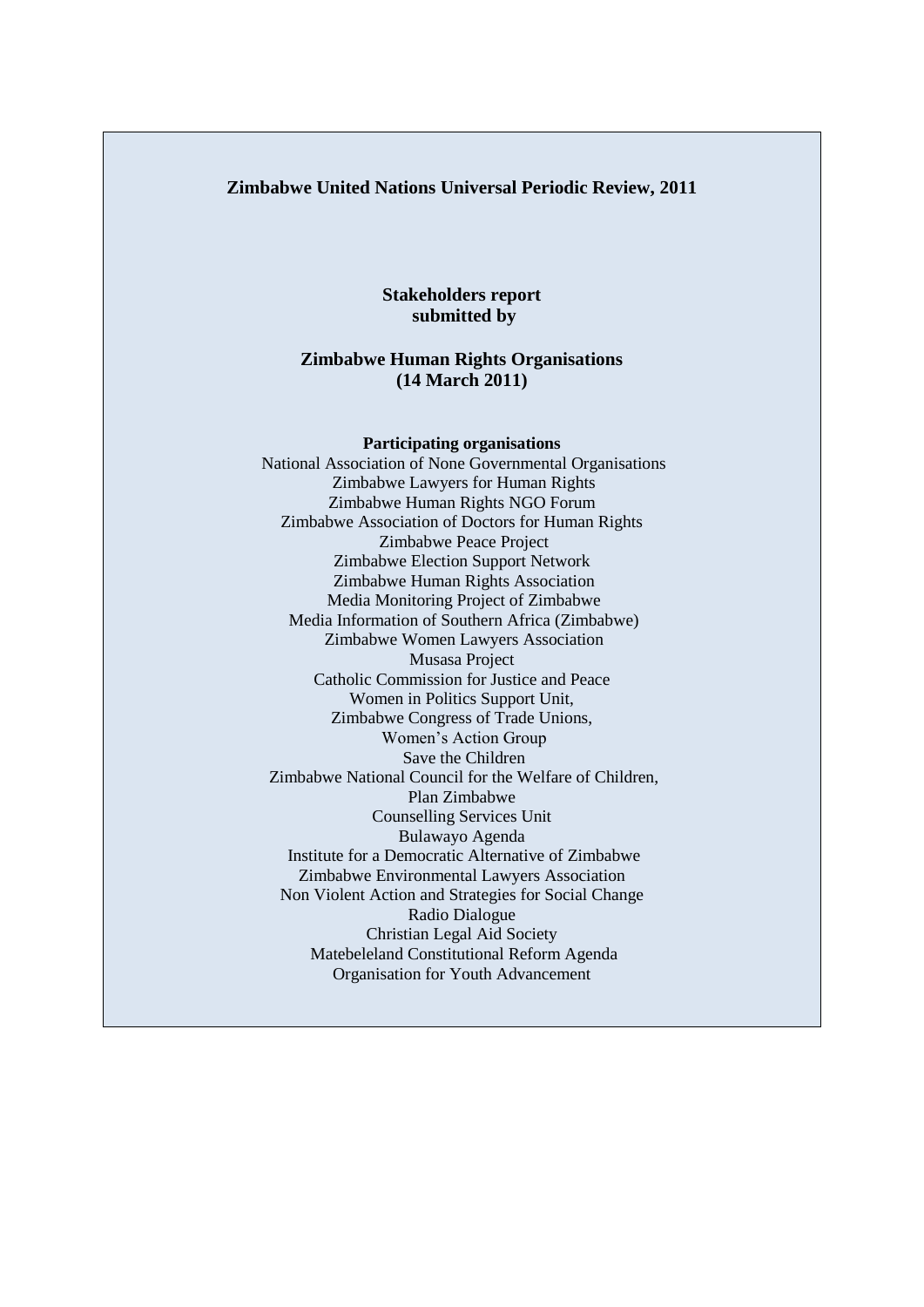#### **1.** *Introduction*

This stakeholders report is submitted by human rights Non- Governmental Organisations (NGOs) that are working in Zimbabwe. In addition to being a member of the United Nations General Assembly (making the Universal Declaration on Human Rights (UDHR) binding), Zimbabwe ratified the Convention on the Rights of the Child (CRC), Convention on the Elimination of Discrimination Against Women (CEDAW), International Covenants on Civil and Political Right and Economic Social and Cultural Rights (ICCPR, ICESCR). Zimbabwe has also ratified the International Convention on the Elimination of all forms of Racial Discrimination. Zimbabwe did not enter any reservations in respect of these treaties; however it has not ratified the optional protocols creating additional mechanisms to address violations such as the individual complaints procedures. Since 2007 there has been very little progress if at all made by the Government of Zimbabwe (GoZ) to ensure progressive realisation of human rights. Domestication of treaty obligations has been eroded by non-implementation, poor administrative practices by the state and other non-state actors. The country is currently undertaking a Constitution making process and it is hoped that there will be efforts to fully incorporate human rights norms and standards articulated in United Nations treaties voluntarily ratified.

#### **2.** *Equality and non-discrimination (ICCPR/ CEDAW/ CERD/ UDHR)*

*S*ection 100R(1)(b) (B)(3) and 100(B)(3) of Constitution provides for equal opportunity for women to appointments in key positions in the Zimbabwe Human Rights Commission (ZHRC), and the Zimbabwe Electoral Commission (ZEC). Sections  $3 - 5$  of the Prevention of Discrimination Act also penalises discrimination on the basis of gender when accessing bank loans, public premises, services, facilities, loans from banks, and when it comes to disposal of immovable properties. However gender equity is not fully guaranteed in the bill of rights. Section 23(1) of the Constitution condones discrimination in areas of personal law or African customary law. Section 68 of the Administration of Estates Act as amended prevents discriminatory practices against women married under customary law to access property when their spouses die. This law has not been fully implemented and women are not benefiting. Law enforcement agents are not fully embracing their responsibilities to respond correctly to cases of property grabbing (399 cases occurred between 2009 and 2010), treating them as civil matters and not criminal matters. Civil Society Organisations (CSOs) are working with the community leaders such as chiefs to address this injustice. The right of women to be guardians of their children is not recognised. This has negatively affected the capacity of women to fully protect the best interests of the children when parents separate. Women are not guaranteed of getting a fair share of property upon divorce when they are part of unregistered customary marriages. Another area of concern is the continued discrimination of minorities which persists (sexual minorities) who are being arrested or targeted due to their orientation. No effective steps have also been taken to ratify the United Nations Convention on Persons with Disabilities to put in place a framework to deal with discrimination issues that arise.

#### *Recommendations*

- Non-discrimination provisions in the Constitution must be absolute, fully implemented as they relate to sex, race, origin and other grounds with no limitations.
- Marriage laws must be harmonised to prevent discrimination of women married under customary law
- The Constitution should have provision requiring all state institutions to have equally employment opportunities for women.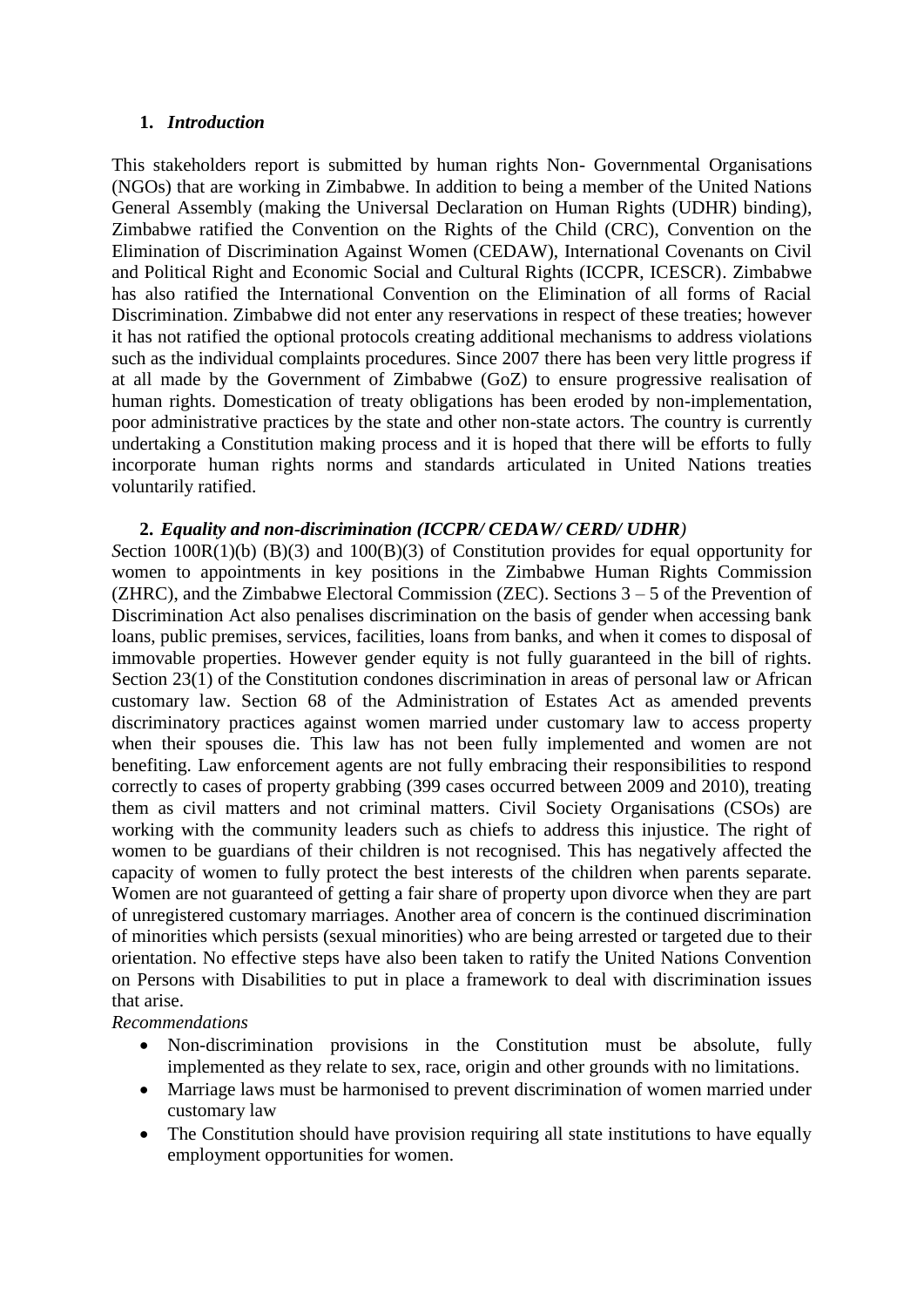- Zimbabwe must ratify, domesticate and implement the Convention on the Rights of Persons with Disabilities.
- The parental rights of women to guardianship of children must be recognised in the constitution
- GoZ must implement compulsory human rights training programs focusing on rights of women and non-discrimination for key state actors such as the police and judicial officers.
- Traditional leaders (Chiefs and Headmen) must receive regular trainings on human rights and particularly rights of women in areas of personal law.
- Trainings must also be extended to judicial officers on property rights of women.
- A Social Development Fund providing food to disabled and old people must be introduced by the state.

### **3.** *Right to participate in the government of the country in genuine free and fair elections (ICCPR/ CEDAW/ UDHR)*

In 2008 Zimbabwe conducted an election whose results were disputed and this resulted in the creation of an Inclusive Government (IG). The Constitution has a provision for political rights. An election management body, Zimbabwe Electoral Commission (ZEC) is also created. Its independence is compromised due to the flawed appointment process. All key staff members are appointed by the President from a list of names provided by the Parliamentary Committee on Standing Rules and Orders. This does not ensure that ZEC Commissioners are independent as they can be appointed on political grounds by parliamentarians who sit in the portfolio committee. There is no guarantee in the Constitution that ZEC will receive adequate funding from the Consolidated Revenue Fund for elections. Other issues of concern include the lack of a system that facilitates the demarcation of boundaries fairly as political players participating in the elections such as the President can alter the boundaries presented by ZEC. Registration of voters is still entrusted in the Registrar-General"s office which is viewed as partisan and not competent with independent audits of the voter"s roll showing the existence of ghost voters (27%). Dispute resolution mechanisms put in place by government to deal with election related violence (which affected many people - at least 16 817 of these cases were documented by CSOs) and other issues are non functional or non effective. These include the Multi Party Liaison Committees, the courts (as there is a general culture of impunity with law enforcement agents selectively applying the law in cases of political violence). No independent Electoral Court exists to deal with election petitions as the composition of High Court which sits as the electoral court is highly compromised as all the judges are appointed by a Judicial Service Commission whose members are directly or indirectly appointed by the President in the Constitution with none observance of the doctrine of separation of powers. No legislative provisions exist to encourage the equal participation of women in political activities and increase their participation in governance. Only 17% of the Cabinet Ministers are female with 16% being deputy Ministers. A total of 55 women out of 303 sit in parliament (Senatorial and House of Assembly) representing 18%. General participation of women is compromised. Although women constitute 52% of the population only 48% are registered to vote. In 2008 at least 4 485 women were affected by political violence.

*Recommendations* 

- The Constitution must unequivocally provide that everyone must respect legitimate results and allow for transfer of power.
- ZEC must be reconstituted by an independent and non- partisan body.
- Legislative provisions to encourage the introduction of quotas in political parties must be introduced.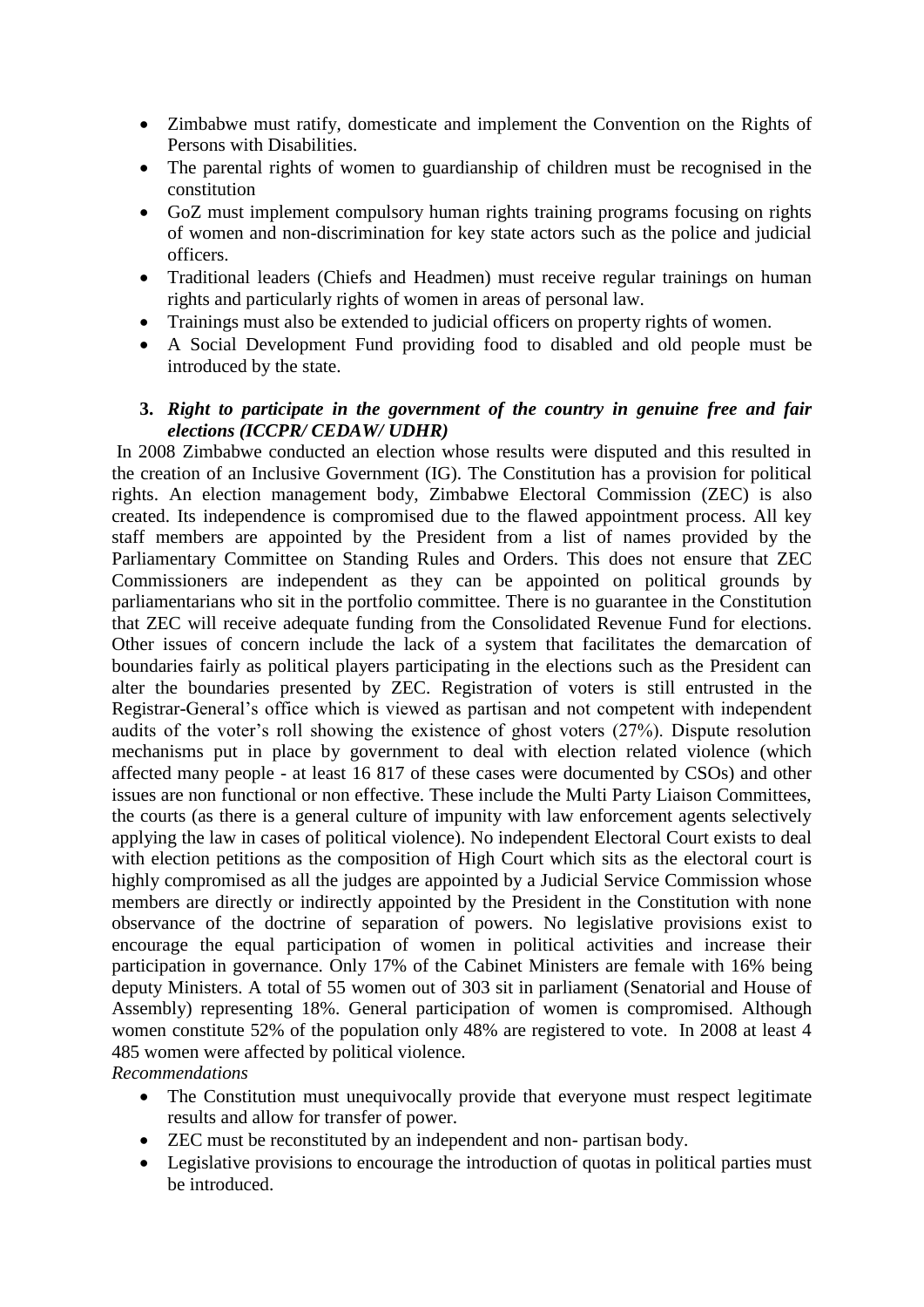- There must be a mixture of proportional representation and first past the post electoral system.
- Diaspora vote must be introduced before the next elections to ensure that the estimated 3 million Zimbabweans living out of the country can cast their vote
- Prisoners must be allowed to vote.
- An independent Electoral Court must be established to speedily determine electoral disputes.

## **4.** *Freedom of expression (ICCPR/ UDHR)*

There continues to be overregulation of this right through continued existence of draconian pieces of criminal laws and selective application of provisions of these criminal and other media laws against journalists, citizens and Human Rights Defenders (HRDs). Laws promulgated such as Access to Information and Protection of Privacy Act (AIPPA) and Broadcasting Services Act make it mandatory for media practitioners (journalists and media houses) to be registered, pay licence fees and also limit the content of information they can circulate. The Criminal Law Codification and Reform Act (Criminal Code) creates the crime of criminal defamation, and other vague offences in the form of insult laws, section 31 and 33, (insulting the office of the President) and communicating falsehoods. The Interception of Communication Act gives government the power to monitor communications and not be subject to limitations. At least 45 journalists have been targeted over the last four years and this has undermined freedom of expression. More than ten CSOs have been targeted through detention, harassment or intimidation due to their work that involves gathering of information on human rights. The perpetrators have been drawn from law enforcement agents, other state actors and political party representatives. A group of ten artists (theatre, art) have been arrested twice after performing dramas on national healing in 2010 and 2011. The right of women candidates to exercise their right to freedom of expression equally with men during elections to encourage their participation is not protected by any law. Academic freedom is not recognised in the Constitution and other laws. *Recommendations* 

- Freedom of the press must be recognised in the Constitution and fully implemented.
- A provision on academic freedom must be enshrined in the Constitution.
- AIPPA must be completely repealed and replaced law that promotes access to information must be promulgated.
- The public broadcaster must be non partisan and there must be establishment of an independent broadcasting authority.
- GoZ must take urgent steps to facilitate the creation of an environment where there is self regulation of the media.
- Vague insult provisions in the Criminal Code must be repealed.
- GoZ must be encouraged to liberalise broadcasting services and register more broadcasters.
- The constitution must prohibit hate propaganda. Additionally criminal laws must penalise hate propaganda

#### **5.** *Right to assemble and associate (ICCPR/ UDHR*

Constitutional provision on free assembly (section 21) and association exist but are meaningless due to existence of derogations that severely limit this right in subordinate laws such as Public Order and Security Act (POSA), Criminal Code and Public Service Act. In 2010, efforts were made by parliament to amend some provisions of POSA through a private members Bill. The selective application of POSA and Criminal Code provisions that restrict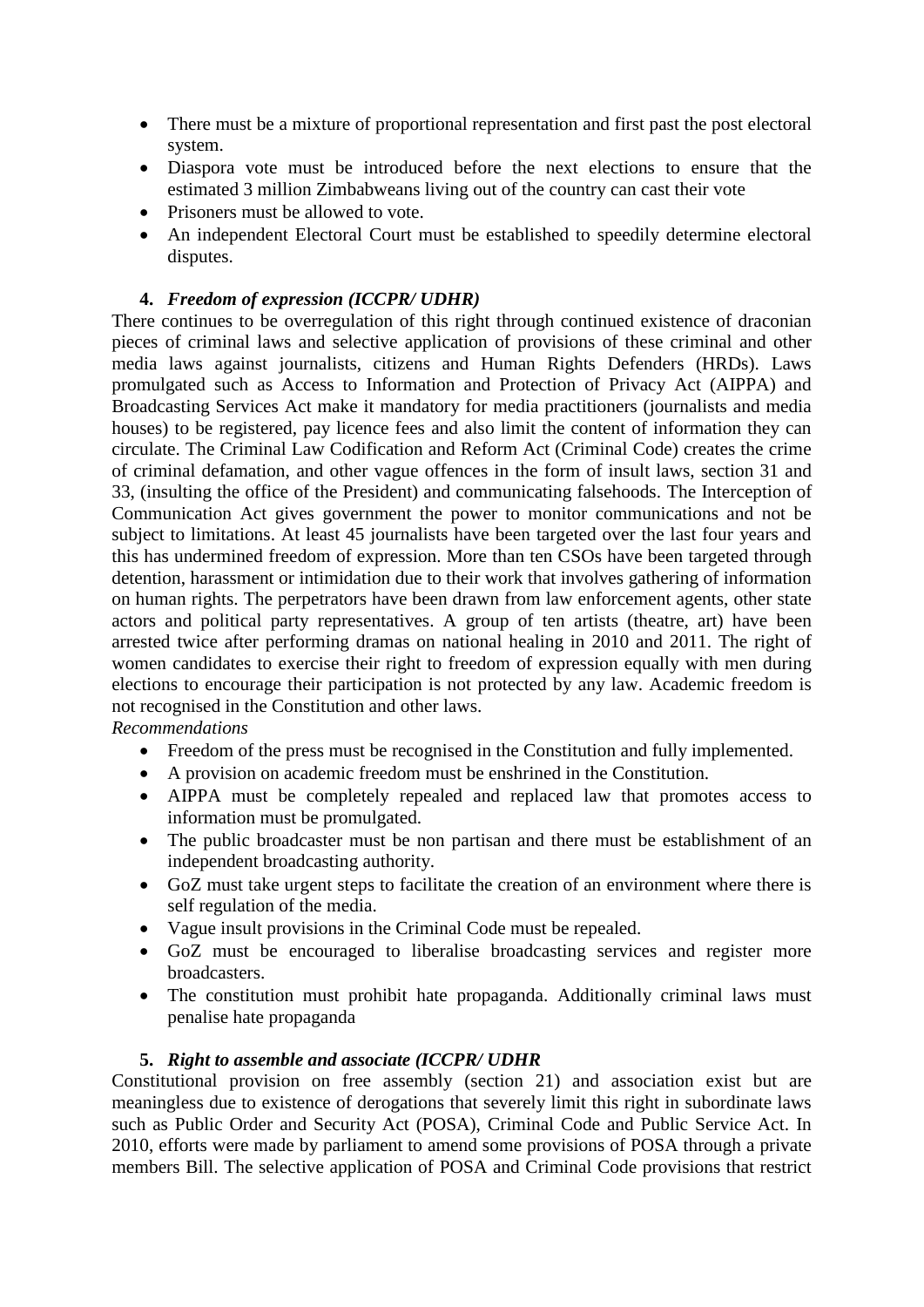freedom of assembly against political party activists from opposition parties and some CSOs resulted in 183 arrests, from a total of 363 arrests in March 2010. In the majority of cases where the matters have proceeded and full trials have been conducted there has been a few convictions by the lower courts and where there has been convictions these decisions have been overturned. There continues to be close regulation of Non Governmental organisations by the introduction of the Private Voluntary Organisation Act (PVO).

*Recommendations* 

- Training of law enforcement agents on human rights especially the right to freedom of assembly.
- State security agents such as the police and army must be depoliticised.
- Repealing of POSA, criminal code provisions affecting freedom of assembly.

### **6.** *Prohibition of torture, cruel, inhuman and degrading treatment (ICCPR/ UDHR)*

There is a limited prohibition of cruel, inhuman and degrading treatment and torture in section 15 of the Constitution. There is no criminalisation of torture in the Criminal Code or other laws that regulate the conduct of state security actors (police, army, prison officials and state security agents). State security agents remain unregulated. At least 231 civil claims for damages have been filed against the police, members of defence forces since 2007. In addition 7 333 victims have received medical and phychosocial support as a result of torture by state and non state actors since 2007. In 2008 at least 20 members of the MDC T and CSOs were abducted and subjected to torture while in enforced disappearance. Claims for damages have also been filed in respect of these cases.

*Recommendations* 

- GoZ is encouraged to ratify and domesticate the provisions of the Convention Against Torture, Cruel, inhuman and Degrading Treatment
- GoZ is also encouraged to ratify and domesticate the Convention on Protection of all Persons from Enforced Disappearances.
- Torture and enforced disappearances must be criminalised in the Criminal Code and all other laws regulating the state security agents such as the police, army and state security agents.
- The Constitution must provide for regulation of state security agents and also recognise the role of civilian oversight over all security sector players.
- Court orders of damages granted by the courts in cases of civil claims must be honoured.
- Disciplinary procedures must be adopted against state security agents involved in torture.

#### **7.** *Arbitrary arrests, right to liberty and security of the person(ICCPR/ UDHR)*

Part V of the Criminal Procedure and Evidence Act (CPEA), and the Police Standing Orders (internal) regulate instances of arrests with or without a warrant, rights and minimum treatment of detainees by the police. CPEA provides for the release of a person subject to paying bail before trial. The Constitution is silent on the right to security of the person. Section 121 of CPEA sanctions the detention for seven more days of a person granted bail by the court once the Attorney – General (A-G) notes an appeal. 3321HRDs (who include MDC T activists, CSO representatives and other citizens) have been arbitrarily arrested and detained over the last four years as follows; (1127) in 2007, (1 446) in 2008, (385) in 2009, (363) in 2010, and (336) between January and February 2011. Security of persons is also compromised due to the existence of other informal security actors (militias, war veterans) who harass and intimidate citizens during electoral periods. Selective application of the criminal laws has resulted in some known perpetrators not being arrested.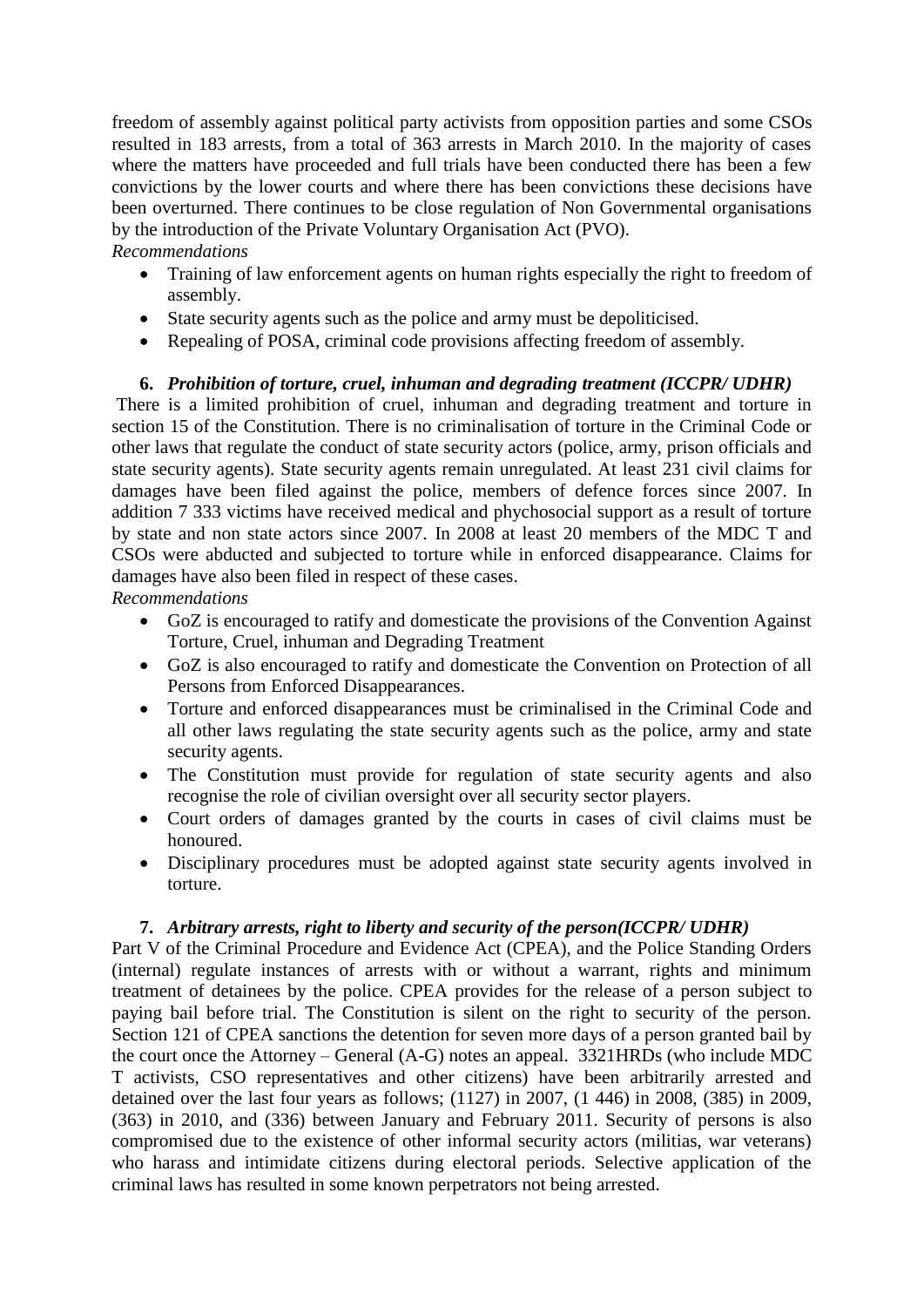### *Recommendations*

- A guarantee on security of the person must be enshrined in the Constitution.
- Section 121 of the CPEA must be repealed. Any appeals against bail must be determined on an urgent basis.
- Police must be encouraged to arrest after following the procedures on investigating properly to minimise occurrence of arbitrary arrests.
- The police training curriculum must have a component on human rights that is compulsory.

## **8.** *Right to a fair trial (ICCPR/ UDHR)*

The right to a fair trial and pre trial rights of people accused of committing criminal offences are recognised in section 13of the Constitution of Zimbabwe and other laws such as the CPEA. Problematic areas that have arisen since March 2007 have been arrests of lawyers in course of their duties of representing HRDs who have been arrested. At least 6 lawyers have been arrested and all of them have been acquitted in cases where full trials have been conducted. Human rights lawyers have also been denied access to their clients. The independence of judicial officers presiding over the courts has also been questionable due to their appointment process which is compromised and incidents of external interference. The constitution of the office of the A-G is compromised by the appointment process which is dominated by the President. They have been cases of selective prosecution and non prosecution of ZANU PF supporters in cases of politically motivated violence.

*Recommendations* 

- GoZ must ratify and fully implement the provisions of the First Optional Protocol to the ICCPR.
- Judicial independence must be guaranteed through an appointment process by an independent Judicial Service Commission that is constituted of members who have been appointed after a consultative process with critical stakeholders in the justice delivery.
- An independent National Prosecuting Authority must be constituted and there must be clear separation of the A-G"s office (which must be a political office) and the National Prosecuting Authority that is responsible for prosecutions in Zimbabwe.
- The role of lawyers must be recognised in the laws and their security must be guaranteed.

### **9.** *Violence against women (CEDAW)*

There is a Domestic Violence Act that regulates issues of domestic violence within the home (between private individuals). This law puts in place measures that include urgent measures to be used by women to prevent and minimise violence including the power of courts to give protection orders. Notwithstanding, cases of domestic violence continued to be reported. Between 2009 and 2010, 10115 cases of domestic violence were recorded. Violence against women perpetrated by other non state actors in the form of political violence also persists. Since 2007, at least 15 105 women have been affected by political violence. A total of 189 cases of politically motivated rape and 26 cases of attempted rape were recorded during the period January 2007 – January 2011. Women have also been subjected to enforced disappearances and torture. Ministry of Women Affairs has rolled out information on the Domestic Violence Act, while CSOs have supported these initiatives by conducting capacity building and outreach meetings in rural areas. Protection mechanisms provided under Domestic Violence Act have a warrant of arrest process but there is a general lack of awareness about this by the police officers who do not assist women in cases of breach. *Recommendations –*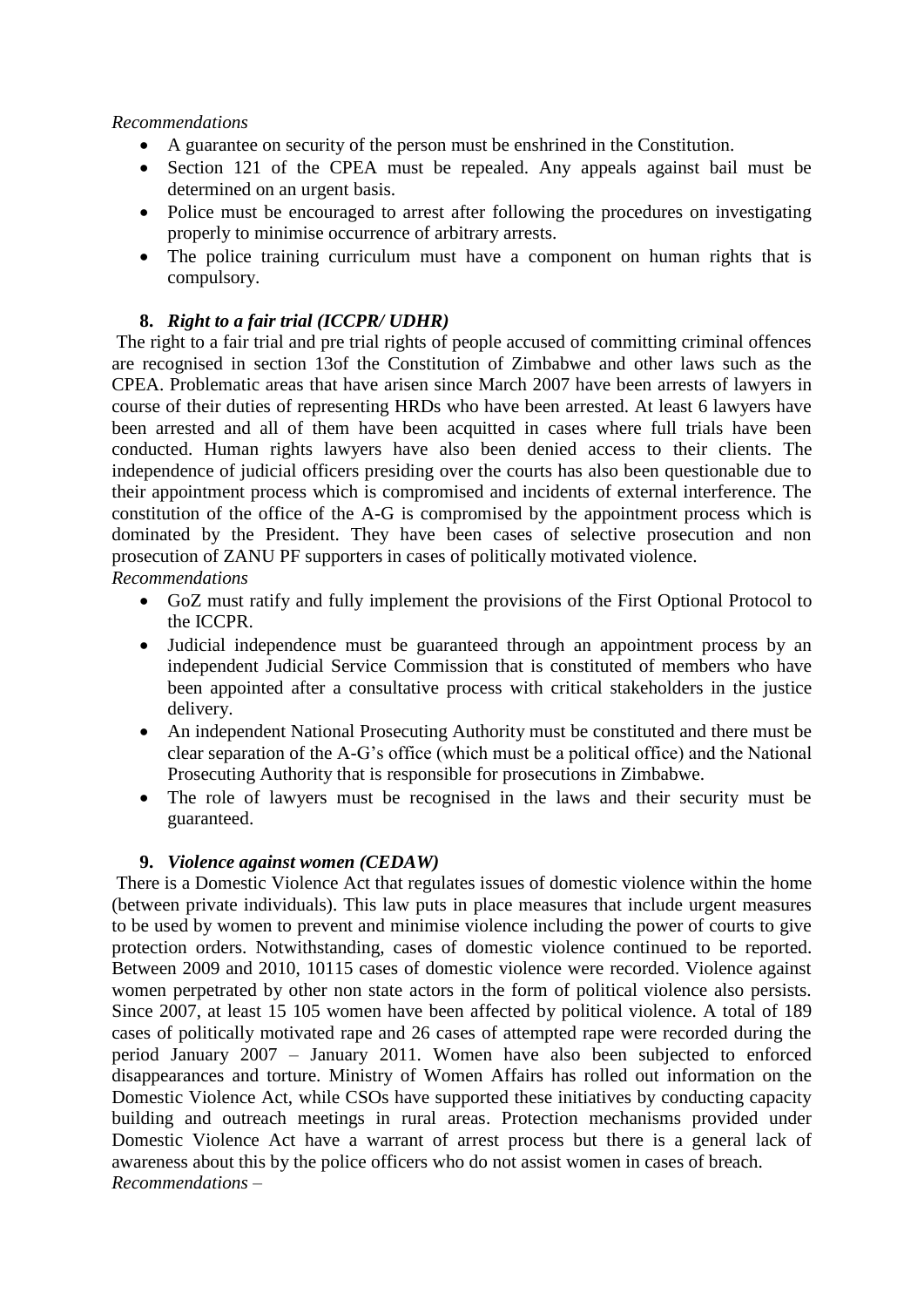- Administrative structures to deal with cases of violence must be set up at all police stations.
- GoZ must introduce training of police and judicial officers on provision of the Domestic Violence Act so that they are aware.
- The role of chiefs in implementing laws to do with violence against women must be well defined in rural areas where no courts are present.
- GoZ must embark on a nationwide campaign to create awareness raising on the negative impact of political violence against women.

### **10.** *Freedom of Movement /Trafficking (ICCPR/ UDHR)*

There are no or laws that criminalise trafficking in persons in Zimbabwe. The existing Immigration Act has provisions that can be potentially used to punish the victim once they are intercepted by the immigration officials and charged with travelling without documentation.

### *Recommendations*

- GoZ must penalise trafficking in the criminal laws and this must relate to internal incidents as well as external cases of trafficking.
- Policies on how to repatriate victims of trafficking must be put in place together with administrative structures.

### **11.** *Right to nationality/ birth registration (CRC/ CEDAW/ UDHR)*

Birth registration is protected in the Births and Deaths Registration Act. Women married to foreigners lose their Zimbabwean citizenship once they acquire their husband"s nationality as dual citizenship is prohibited. Misinterpretation of citizenship laws by the State continues to result in people born in Zimbabwe with parents of foreign descent being required to renounce their potential claim or entitlement to citizenship.

*Recommendations* 

- The law must recognise equality of women's right to register their children births without the assistance of males and this should be supported by widespread education programs with the RG offices across the country.
- Dual citizenship should be introduced to ensure that Zimbabweans in the diaspora maintain their citizenship.
- Zimbabwean men or women who marry foreigners must be allowed to maintain their Zimbabwean citizenship to prevent occurrence of incidents of statelessness.
- Administrative measures must be put in place to ensure that every child in Zimbabwe has a birth certificate even if the child does not have parents.
- Administrative reforms, training and penal measures must be taken by the GoZ to transform the office of the R-G to prevent the perpetuation of human rights violations resulting from misinterpretation of the law.

### **12.** *Social security (ICESCR/ CEDAW/CRC)*

The needs of disadvantaged women and children are not fully provided for by the social security schemes in the country to enable Zimbabwe to ensure that they have an adequate standard of living. Women who provide home based care continue to face challenges as they are not provided with any social security net. The Performance of National Social Security Authority (NSSA) has been dismal as the intended beneficiaries have not been provided with sustainable payouts.

*Recommendations* 

• There must be a constitutional guarantee for social security in Zimbabwe.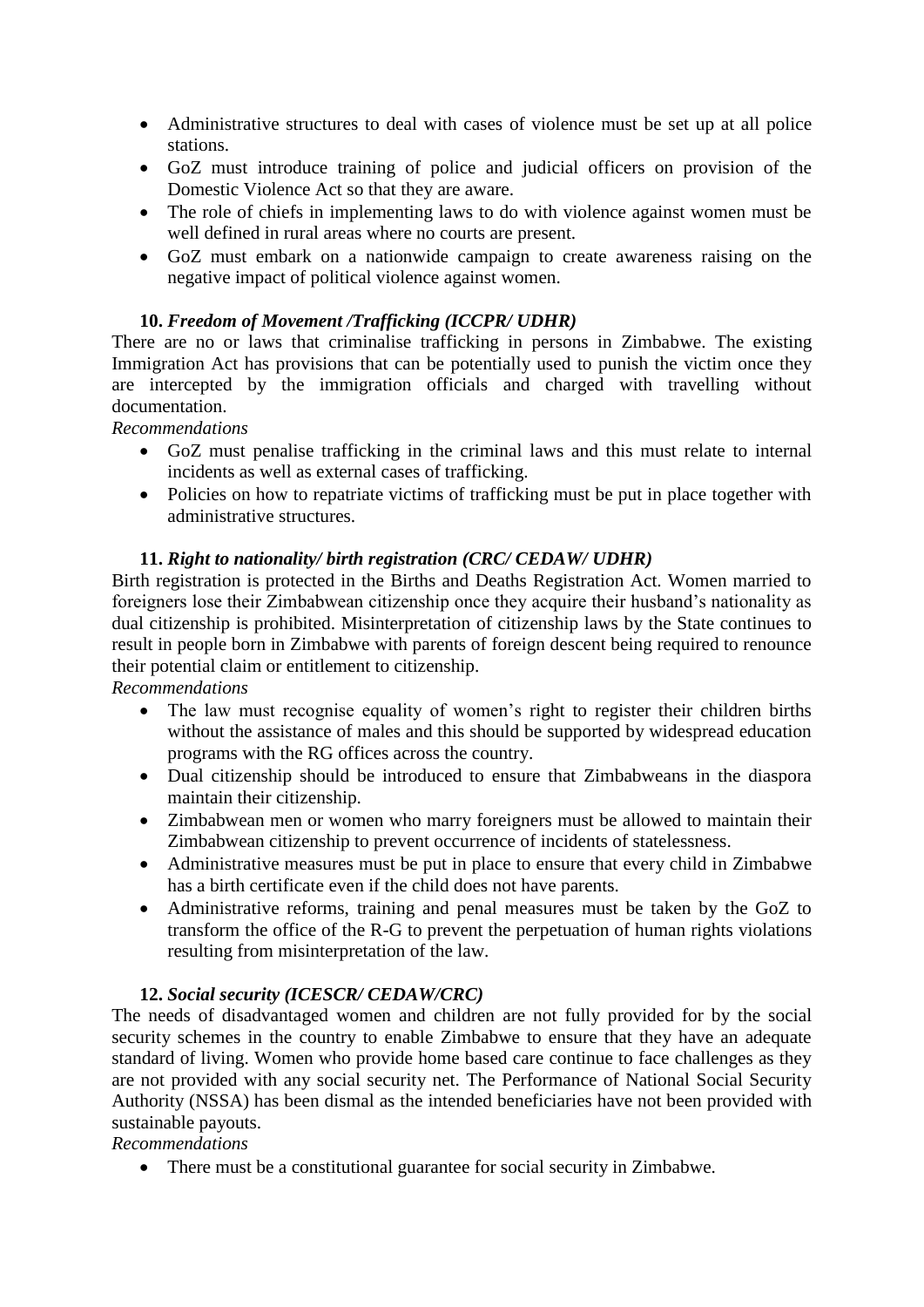GoZ must take measures to ensure that there is greater accountability and of the operations of NSSA.

*13. Right to adequate standard of living (health, food) (ICESCR/ CEDAW/ CRC/ UDHR)* The right to health care is not protected in the Constitution of Zimbabwe. There are no specific laws or policies dealing with issues relating to maternal health care. The cost of Caesarean operation in private hospitals in is prohibitive costing US\$1500. This situation contributes to the high maternal mortality rate of 725 deaths per 100000 in 2007. An estimated 50% of women in rural areas deliver babies at home, more than a third of them do so without a skilled midwife. Child health status indicators worsened with infant mortality and under-five mortality rising from 53 % to 77 per 1 000 live births in 1994 to 67 and 94 per 1 000 live births respectively in 2009. In December 2010, HIV prevalence in Zimbabwe remains high with 13,7% for those between 15 to 49 years. HIV prevalence among pregnant women (aged 15-49) is 16% and mother to child transmission accounts for the highest number of HIV infections, after heterosexual sex (the primary route of transmission). In Zimbabwe, more than 17,000 children are infected with HIV every year. Approximately 30% of infants born to HIV infected mothers are also infected. An estimated 152,000 children under age 15 are HIV positive. Women and children who live in rural areas reportedly find it very difficult to obtain ARVs. As the income for rural households tends to be low, and rural women often rely upon husbands working in urban areas for financial support, the women cannot afford the cost of the drugs. The right to adequate standard of living has also been affected by the poor state of the determinants of health (among them access to safe and portable water, basic sanitation, housing, food and nutrition and timely and appropriate health care). This resulted in the cholera outbreak between 2008-2009. All ten of the country"s provinces were affected. By July 2009, when the Minister of Health and Child Welfare declared that the outbreak was officially declared over, 98 592 cases had been recorded and 4288 people had been killed by the disease. To date, Zimbabwe continues to suffer from acute water shortages and burst sewer pipes with little being done by the government to rehabilitate the water infrastructure. A serious health crisis currently looms over Zimbabwe's urban areas due to a severe shortage of running water in most areas. The Zimbabwe National Water Authority's (ZINWA) failure to treat and pump adequate supplies of water left most urban homes dry and forced residents to rely on unsafe supplies of water. This coupled with a breakdown in the sanitation system (burst sewage pipes and inadequate refuse collection and proper disposal) is threatening the health of millions on Zimbabweans. *Recommendations* 

- Right to health and right to clean water must be enshrined in the Constitution.
- GoZ must ratify Ratification of the Optional Protocol to the ICESCR.
- State must guard against collapse of public health sector such as closure of state hospitals. In addition the working conditions of medical personnel should be improved to prevent brain drain.
- GoZ must create a Health Services Commission.
- State hospitals must provide free Casearian operations conducted by qualified medical personnel to minimise maternal deaths.
- GoZ must introduce programs to train midwifes in rural areas to provide services for rural women.
- GoZ must improve on ensuring availability, accessibility of free ARVs to rural women and introduce programs to provide medication for orphans and other vulnerable children living with HIV/ AIDs.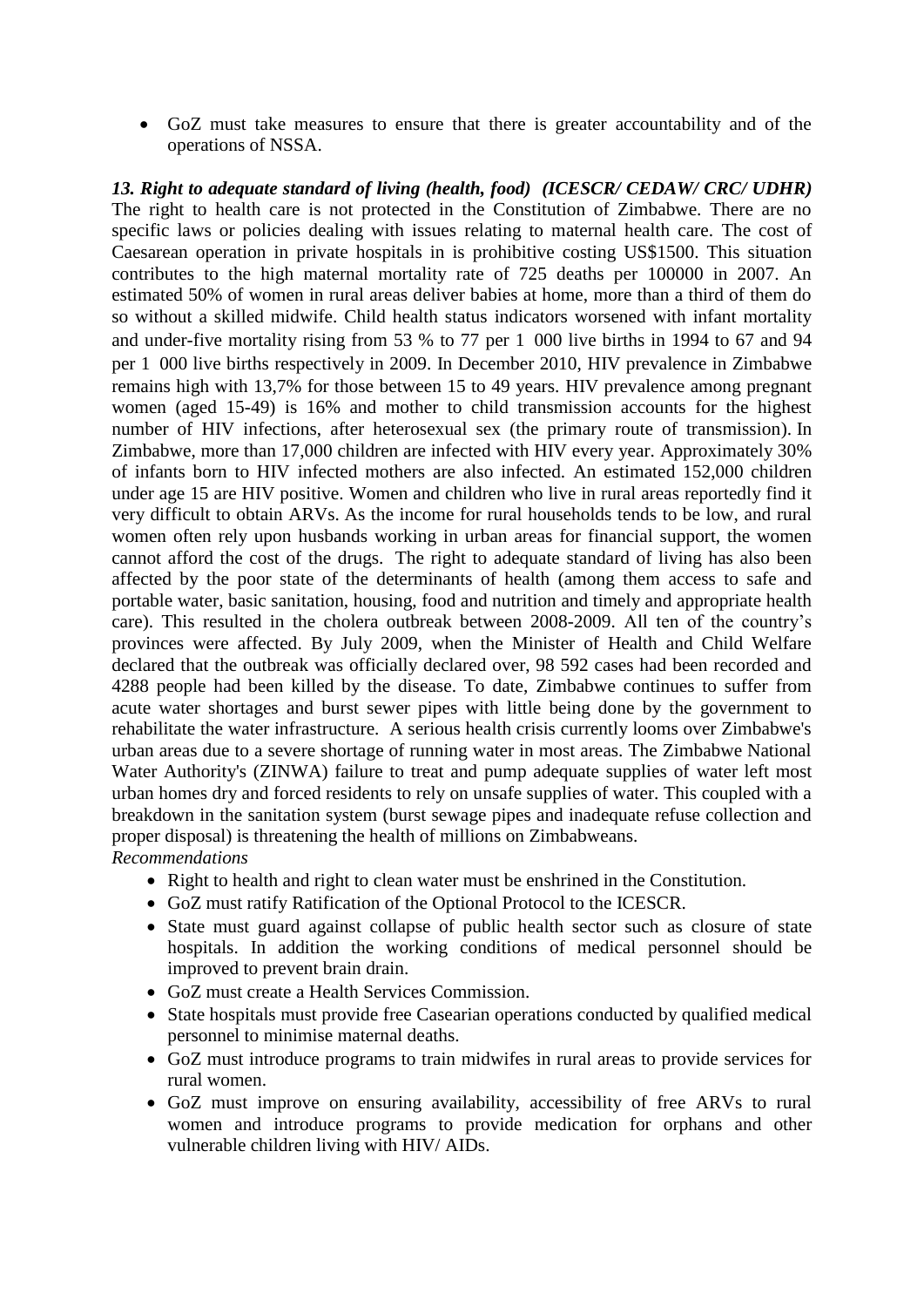- GoZ must ensure that 15% of the national budget is allocated to health as agreed in the Abuja Declaration.
- State should provide safe and adequate drinking water in both urban and rural areas.

### *13.1 Right to adequate standard of living (housing) (ICESCR)*

The Constitution of Zimbabwe does not provide for the right to housing. Administrative practices by state actors in past four years have not improved the provision for shelter for citizens and also those who were affected by the 2005 GoZ that resulted in destruction of houses with at least 200 000 people being affected. Many victims of the 2005 demolitions have not benefitted from the construction of houses under operation *Garikai/Hlalani Kuhle* which started on 29 June 2005. The initial target for operation Garikai was to construct 1183 houses at Hopely Farm for example but only 600 were constructed. Activities by some state actors such as the police in 2010 resulted in the destruction of informal dwellings of more than a 100 families in the Borrowdale suburb in Harare. Farm invasions resurfaced in 2009 and as of March, 700 families had been displaced. By August 2009 about 80 farms were invaded and over 60 000 farm workers were made homeless. As a result there are at least 570,000–1,000,000 internally displaced persons (IDPs) in Zimbabwe by the end of 2008. The two largest groups of IDPs are farm workers and their families who have been displaced as a result of the fast-track land reform programme, which began in 2000 and continues to this day; and people displaced as a result of arbitrary evictions in Zimbabwe's towns and cities. Others have been displaced by government campaigns against informal mine workers and politically motivated violence.

*Recommendations* 

- Construction of houses must be decentralised to local authorities and supported by government funding.
- GoZ must implement recommendations made by the UN Special Envoys" Report by Tibaijuka and strive to settle people in habitable environment

#### **13.** *Right to education (CRC/ ICESCR/ UDHR)*

GoZ put in place the BEAM (Basic Education Assistance Module) in the late 90s, a facility that enables disadvantaged pupils to attend school at Government's expense. Zimbabwe is said to have one of the highest literacy rates in Africa at 92%. The State also introduced a cadetship programme in 2009 wherein the State undertakes to loan money for underprivileged students at tertiary institutions. Not all tertiary students have benefitted from this program. The economic problems in the country have affected the education sector leading to the brain drain resulting in teachers relocating mainly to neighbouring South Africa and Botswana. Conditions of service for teachers have generally been poor and this has resulted in the failure to open schools in 2008 as teachers were protesting against low salaries. A survey by a local CSO showed that there were only 23 days of normal learning during the 2008 school year due to teachers strike over inadequate pay. Learning at school has also been disrupted by the use of schools as bases for political parties such as ZANU PF. Political violence has also resulted in closure of schools as teachers perceived to be affiliated to MDC were attacked. It is estimated that in early October 2008 only 40% of the country"s teachers were working, and only one third of the students were attending classes. Poorly planned and random settlements emanating from land reform programme also affected attendance of school children as well as the internal displacements caused by incidents of political violence in 2008. School attendance was reduced by 50% in 2008 according to the Zimbabwe Multiple Indicator Monitoring Survey conducted by the Zimbabwe Central Statistical Office. The University of Zimbabwe closed for six months in 2009. There was a shortage of water and unavailability of lecturers due to poor working conditions. Fewer than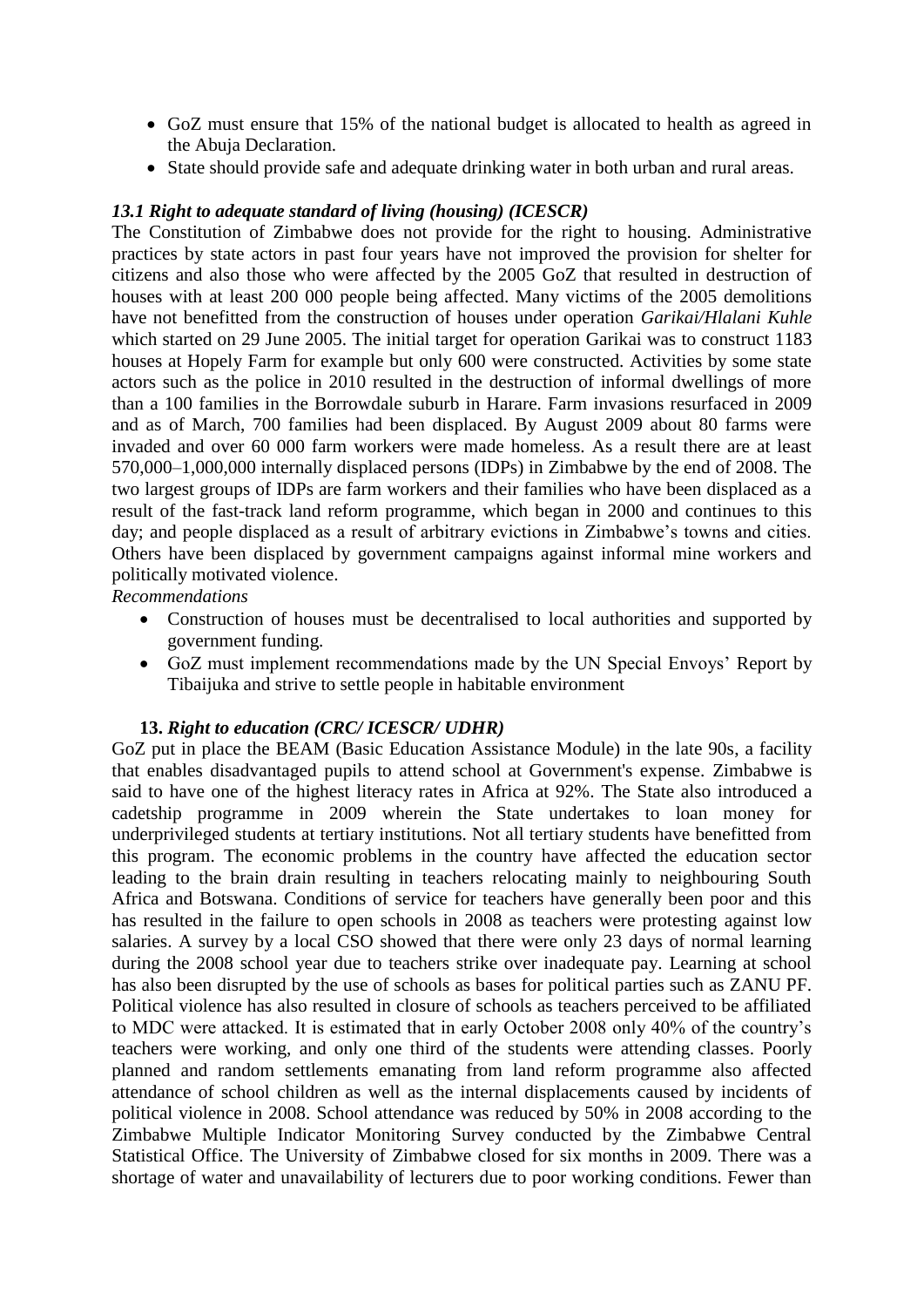20% "O" level candidates attained a pass in 2009. Only 50% of registered students in 2009 wrote examinations; 8% drop outs in the country for children between  $6 - 17$  years: Examination fees set by the Government are too high. In 2009, a registration fee for a single subject was US\$10 for "Ordinary" Level and US\$20 for "Advanced" Level. Also in terms of registration of pupils, children without birth certificates are unable to register for school. The Zimbabwe Schools Examinations Council (Zimsec) which is the examining body also faced a myriad of challenges. In 2008 and 2009, results for Grade 7, O"Level and A"Level pupils were delayed because the body had failed to secure funds for markers. In 2011, At least 26% of primary classrooms are in need of repair; there is absence of functioning toilets; 555 primary and 399 Secondary schools have no desks; Until recently, text book to pupil ratio was 1:15; and 24% of the teachers are unqualified. There is no law protecting the girl children who fall pregnant allowing them to continue with school. In terms of the Marriages Act girls can marry at 16 or below that age as long as the Minister consents.

- *Recommendations* 
	- GoZ must take progressive measures to facilitate the provision of free primary education in the schools.
	- Loans must be provided to tertiary students on a needs basis in a non-discriminatory manner.
	- Conditions of services for personnel in the education sector must be improved and their remuneration must be above the poverty datum line.
	- Child marriages must be outlawed in the Marriages Act as well as all other laws on marriages with no exceptions.
	- GoZ must take steps to ensure that girl children who fall pregnant continue to attend schools.

# *15. Right to work (ICESCR/UDHR)*

Unemployment rate was around 80% between 2007-2008 and an estimated rise to about 95% by 2009. The Indigenisation and Economic Empowerment Act 14, 2007 was signed into law on April 17 2008. This makes it mandatory for all companies operating in Zimbabwe to have 51% of their shareholding vesting in indigenous Zimbabweans. The 2010 CZI Manufacturing Survey which was conducted by the Confederation of Zimbabwe Industries showed that policy pronouncements such as the Indigenisation and Empowerment Act impacted on the performance of the sector with some companies adopting a wait-and-see attitude. GoZ has therefore created an environment that makes it very difficult to attract foreign investment. Erratic electricity power supplies in the country over the last six years have affected operating capacities of companies. Currently most Zimbabweans are informally employed.

*Reccommendations*

- GoZ should support informal businesses by reconstruction for those affected by Operation *Murambatsvina* in order to restore livelihoods.
- GoZ should undertake broad consultations before enactment of populist legislation such as the Indegenisation Act.

### *16. Right to shelter, right to clean environment (ICESCR)*

Villagers discovered that there were diamonds in Marange and between 2006-2008, they started to dig as artisanal miners. It is estimated that more than 15 000 people from across the country and other foreign countries descended on Marange to mine and deal illegally in diamonds. The State has now taken over diamond mining and has embarked on a relocation exercise for communities in the Marange area. The relocation exercise does not show genuine concern for the lives of the people by the mining companies and the government. The social